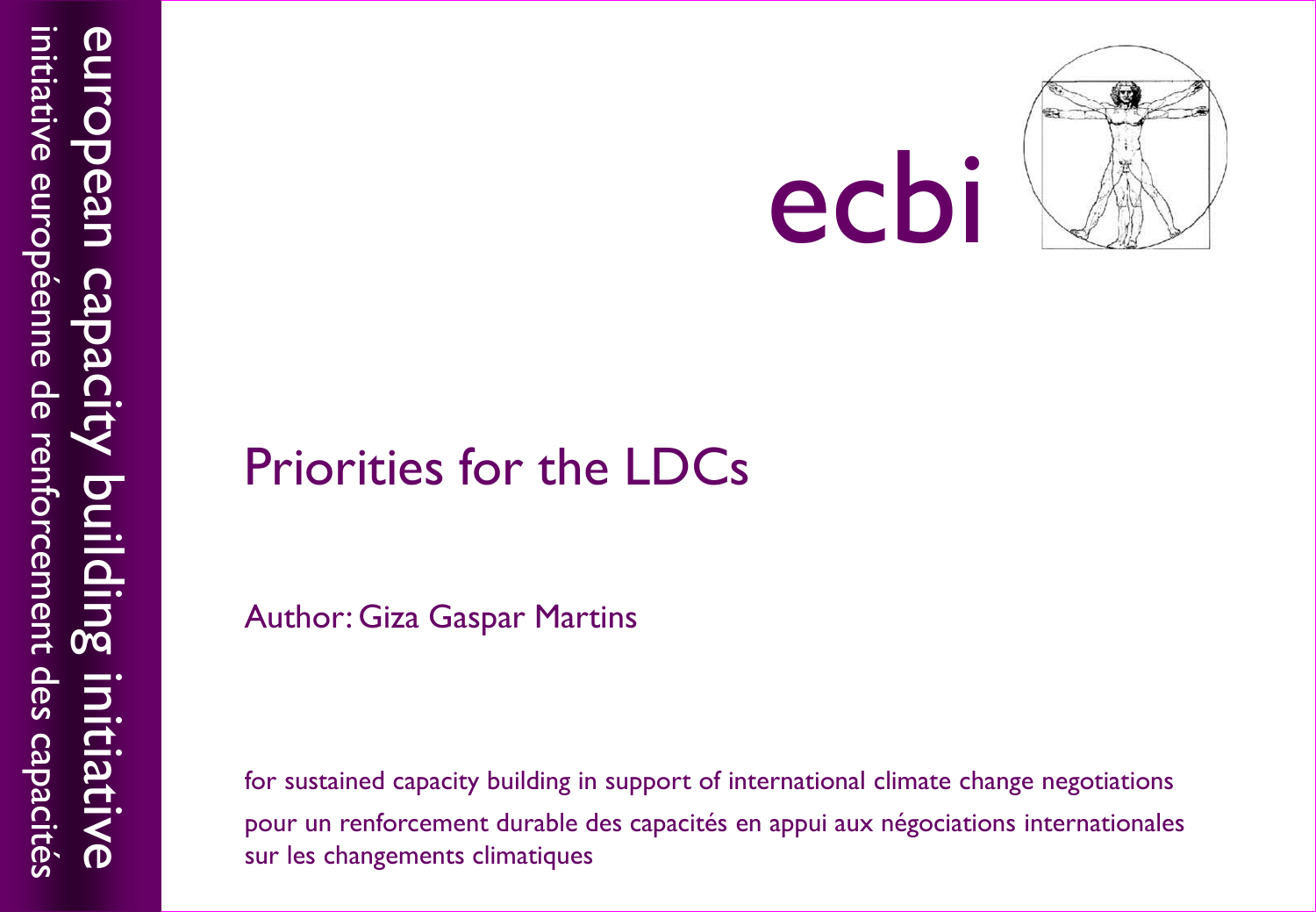#### Guiding Principle

- Article 4.9 of the Convention: (Commitments)
	- 9. The Parties shall take full account of the specific needs and special situations of the least developed countries in their actions with regard to funding and transfer of technology.

european capacity building initiative european capacity building initiative

ecbi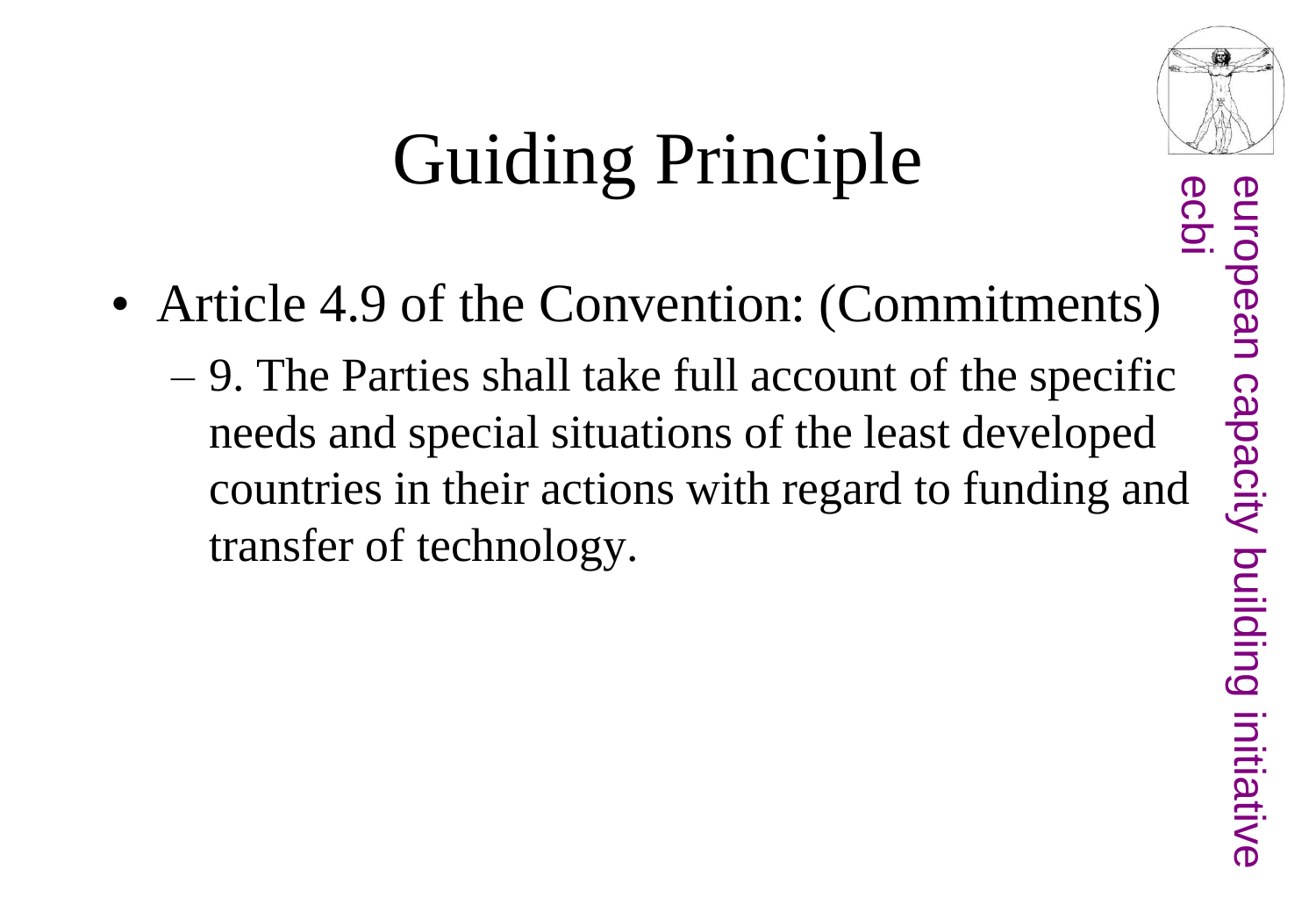

#### Who are the LDCs

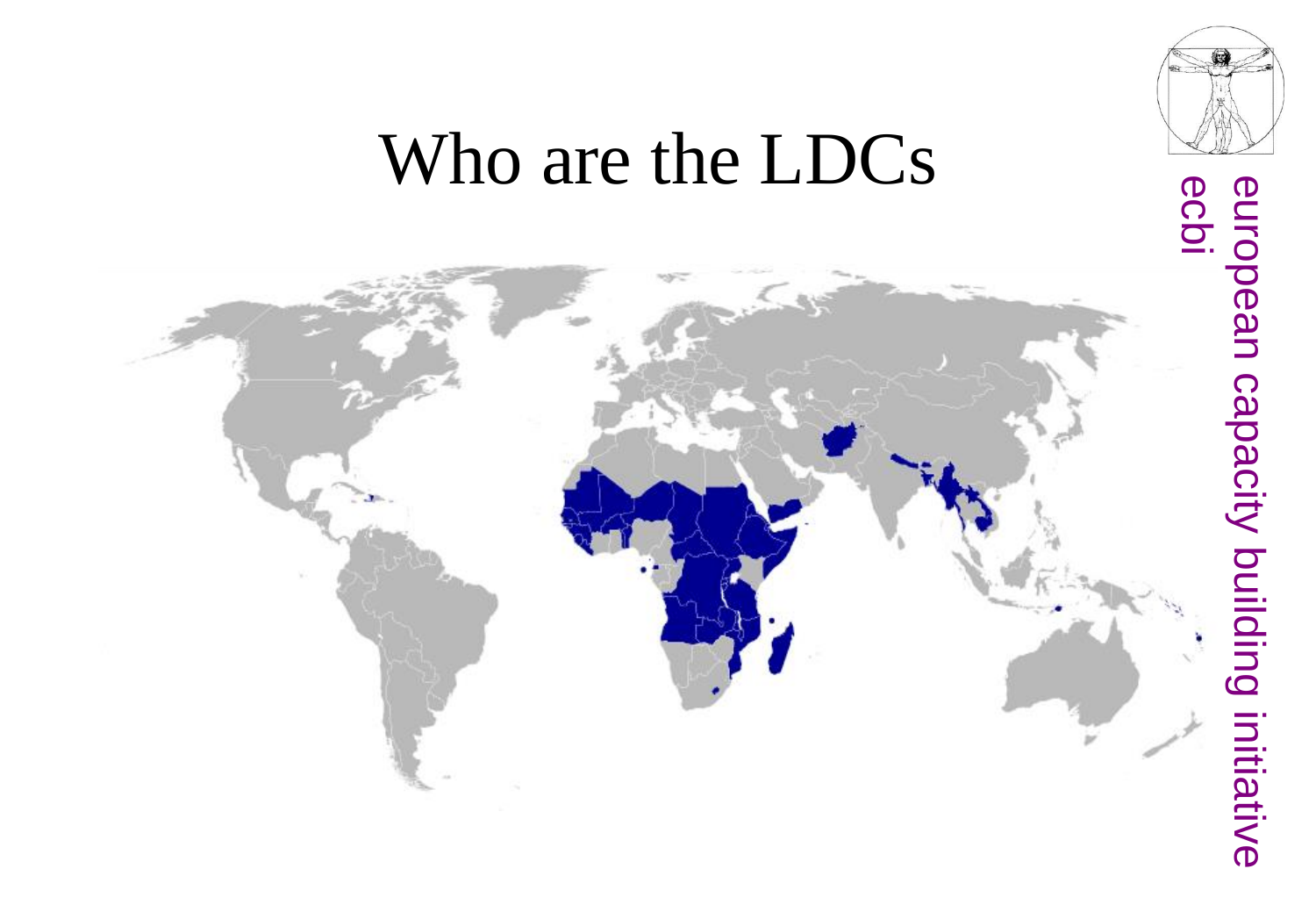ecbi

### Why LDCs?

- Income criterion, based on a three-year average estimate of GNI per capita for the period 2011-2013,
- Human Assets Index (HAI) based on indicators of: (a) nutrition: percentage of population undernourished; (b) health: mortality rate for children aged five years or under; (c) education: the gross secondary school enrolment ratio; and (d) adult literacy rate.
- Economic Vulnerability Index (EVI) based on indicators of: (a) population size; (b) remoteness; (c) merchandise export concentration; (d) share of agriculture, forestry and fisheries; (e) share of population in low elevated coastal zones; (f) instability of exports of goods and services; (g) victims of natural disasters; and (h) instability of agricultural production.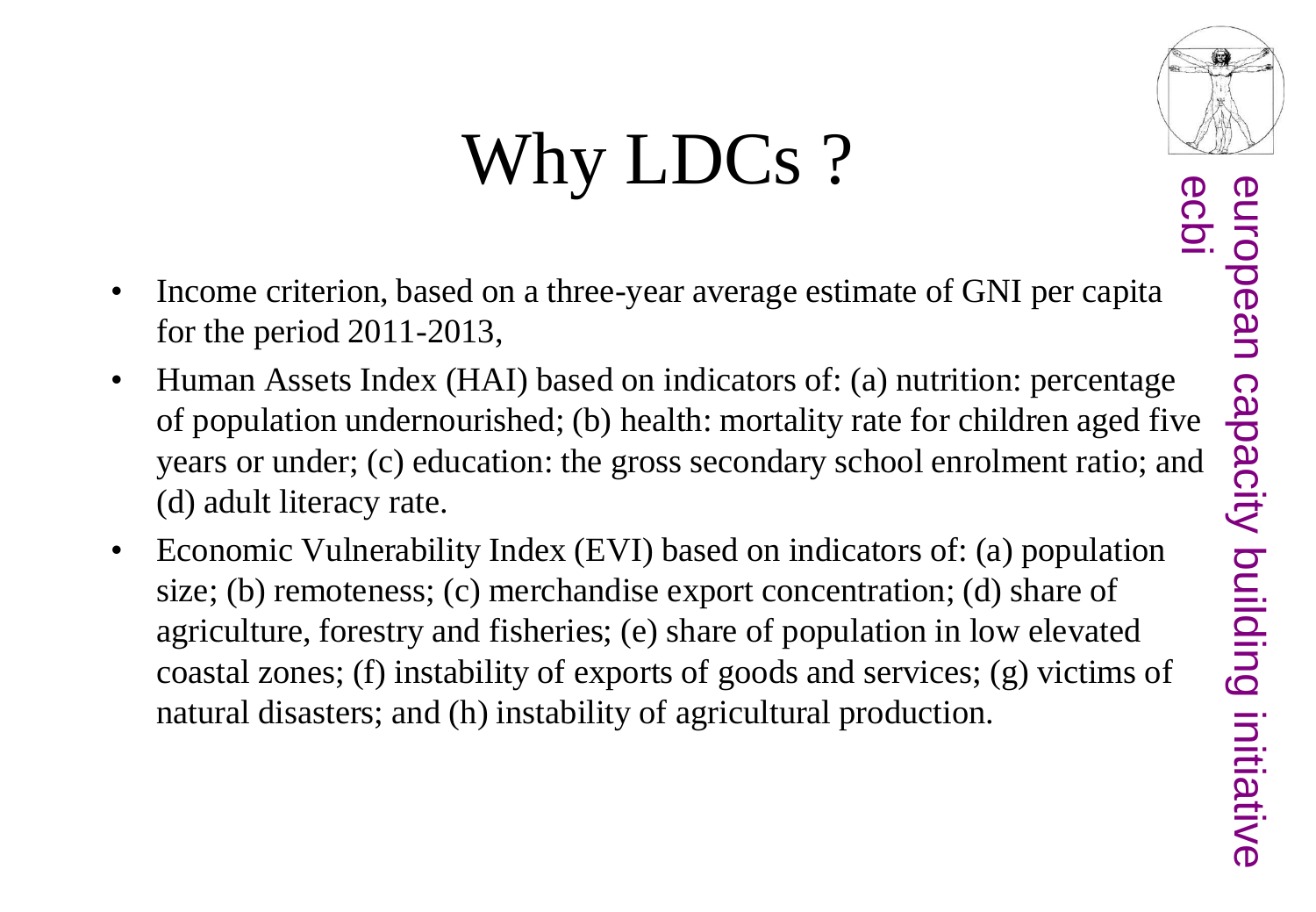#### COP 21



# european capacity building initiative<br>ecbi european capacity building initiative

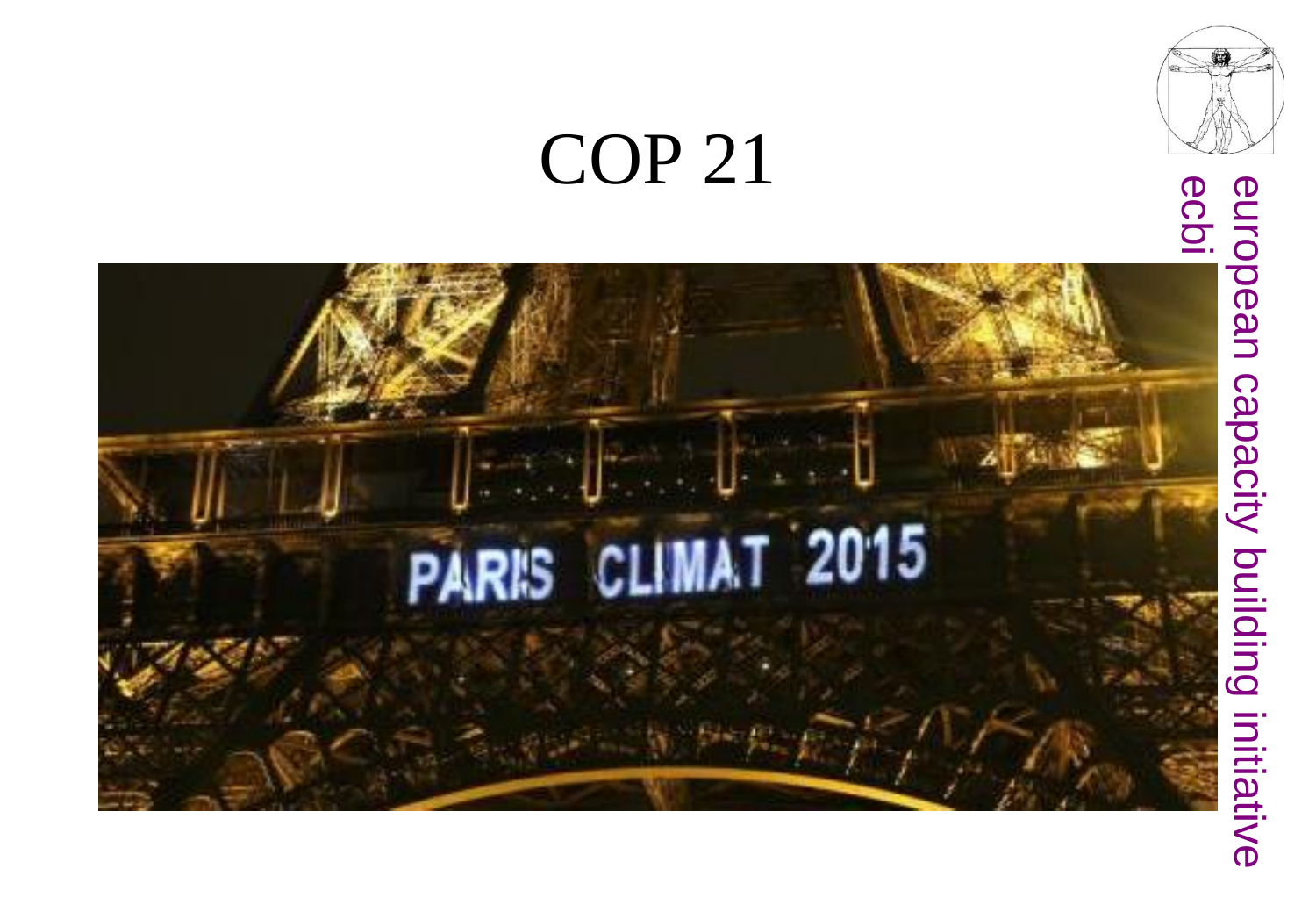#### Priorities

- Ensure the Agreement Enhances the implementation of the convention;
- It is Responsive to Science;
- Recognizes the specific situation of LDCs.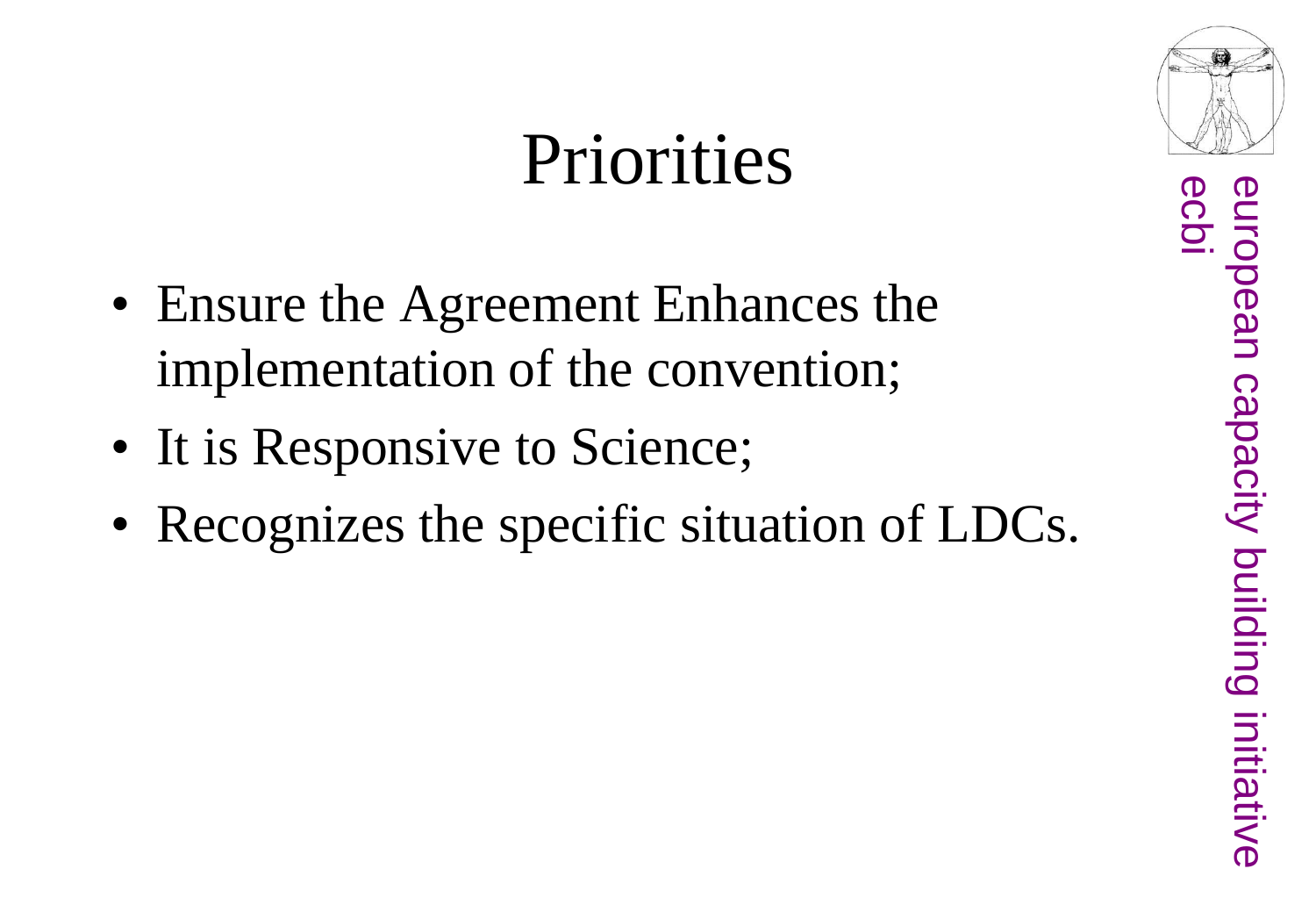#### Mitigation

- 1.5 Degree Goal;
	- It is a matter of Survival
- Collective Mitigation efforts consistent with Goal;
	- Corresponding Emission Reduction Targets
- Commitment by Parties to Communicate and Implement in a verifiable manner their contributions.



capacity building initiative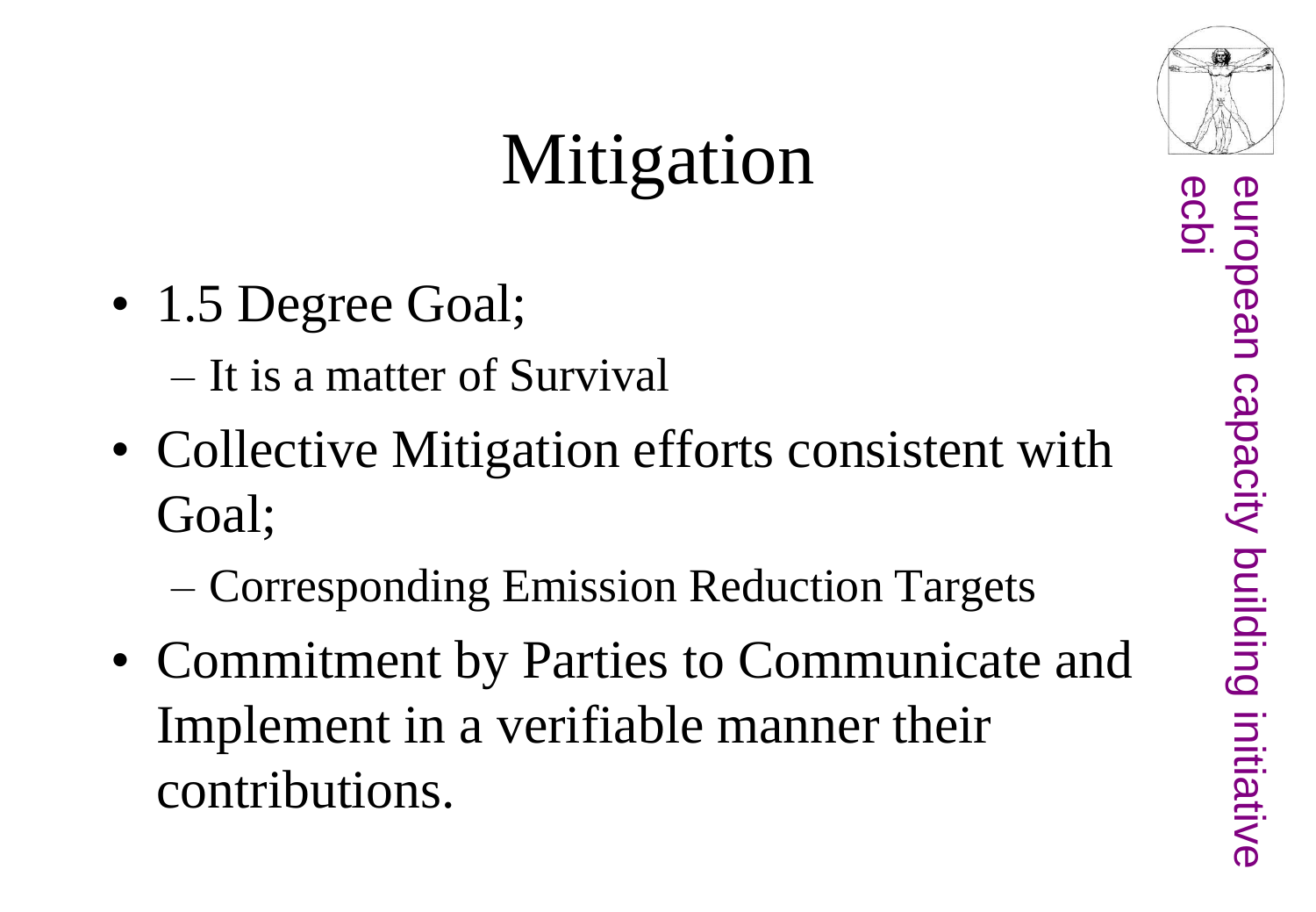#### Adaptation

- Focus on enabling implementation to ensure movement towards resilient societies, particularly in the Developing world;
- Must acknowledge the link between mitigation and adaptation.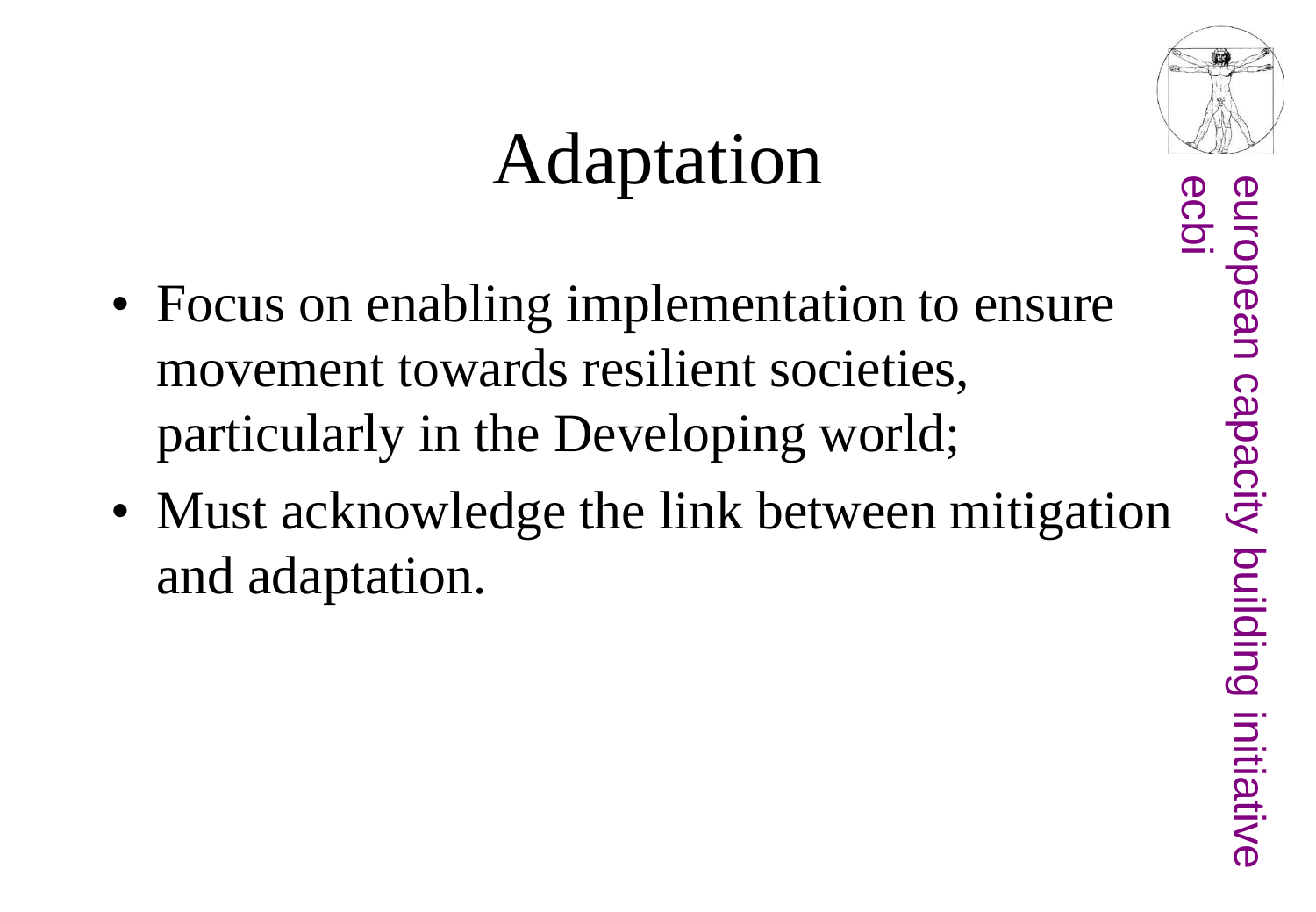

#### Loss and Damage

• Must be recognized as part of any comprehensive attempt at dealing with Climate Change now and in the future;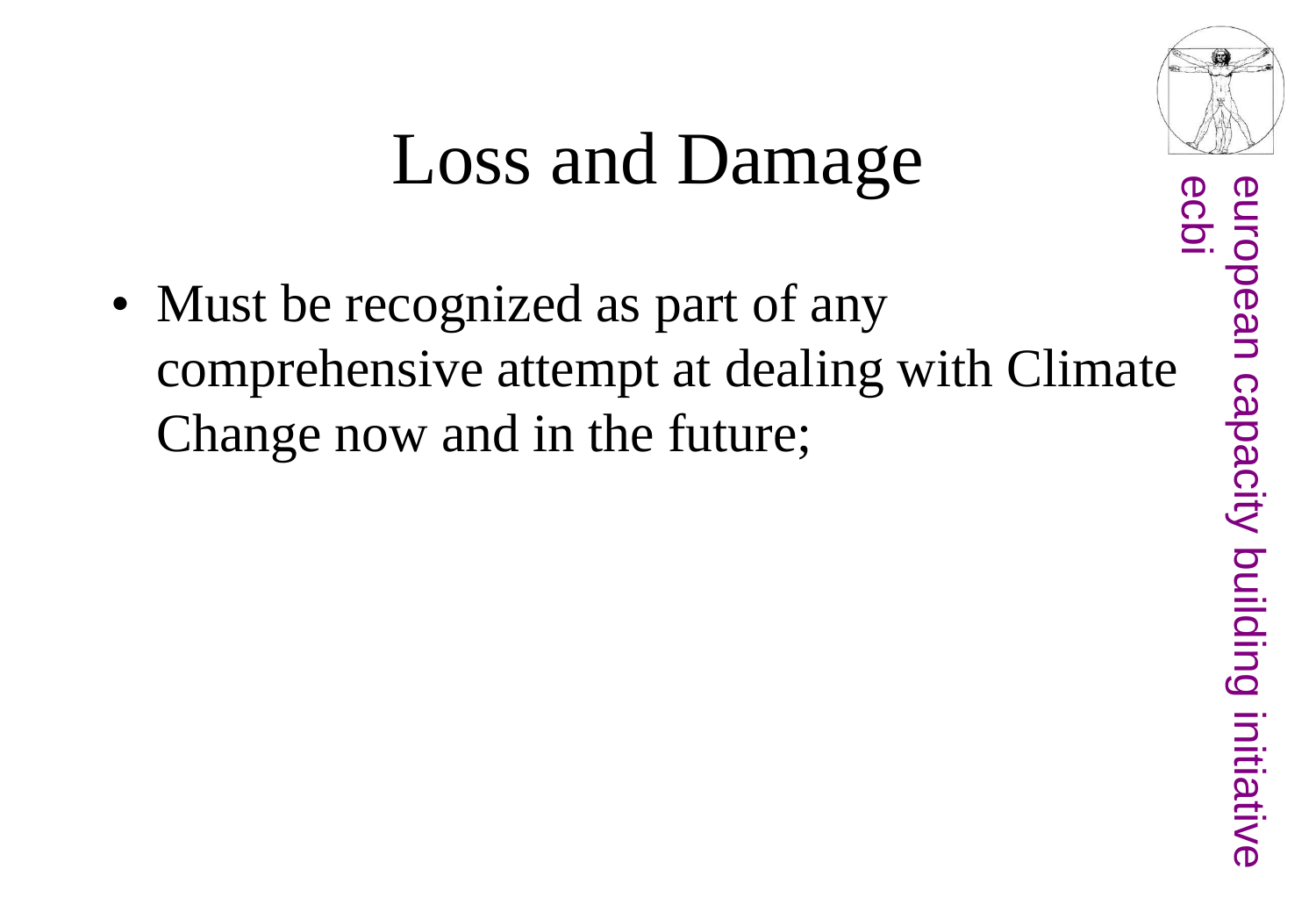#### Finance



- Scaled up and predictable;
- LDCF.

european<br>ecbi european capacity building initiative capacity building initiative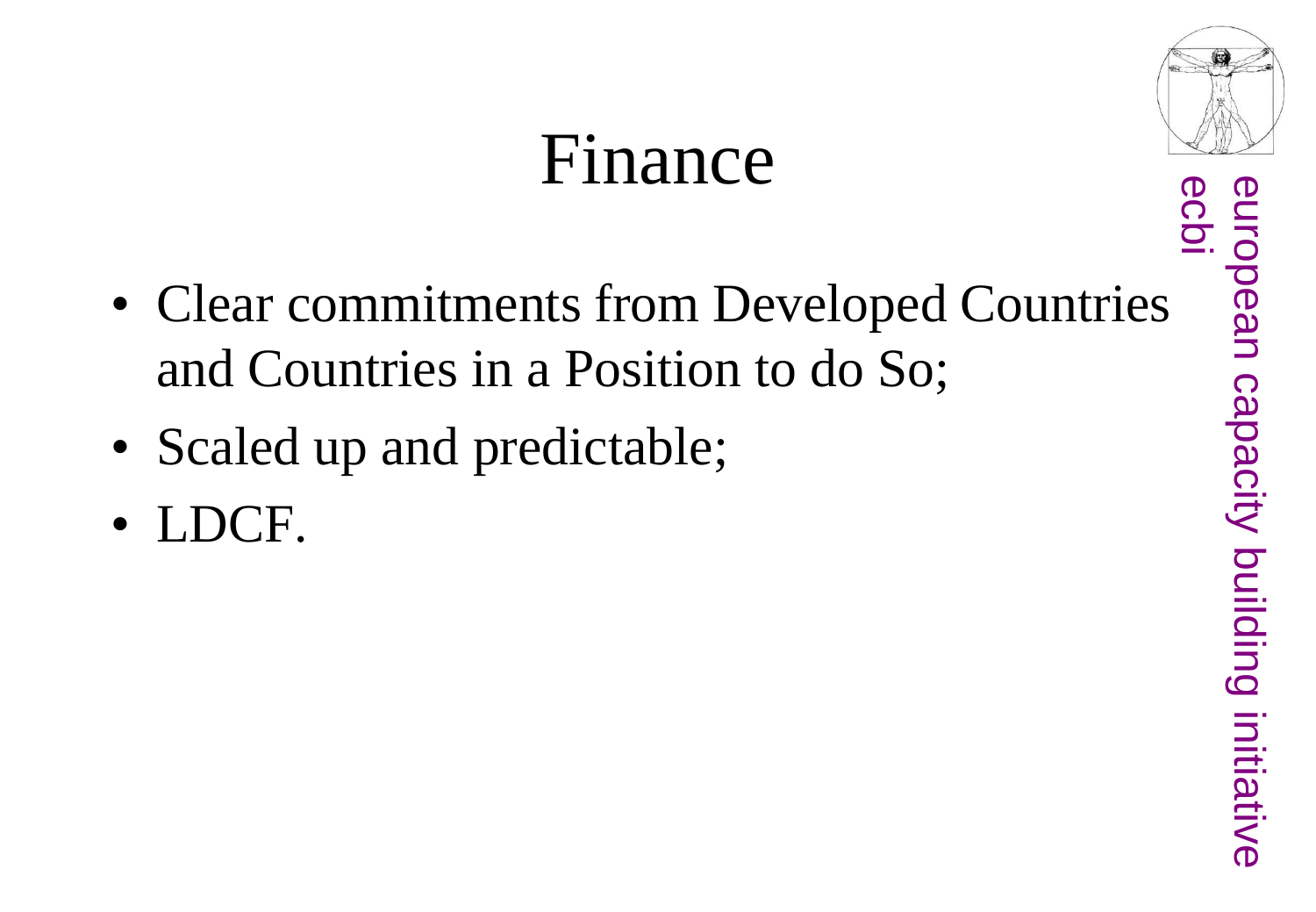#### Technology Development and Transfer

• Must include clear reference to the provision of support to the technology needs of LDCs.



capacity building initiative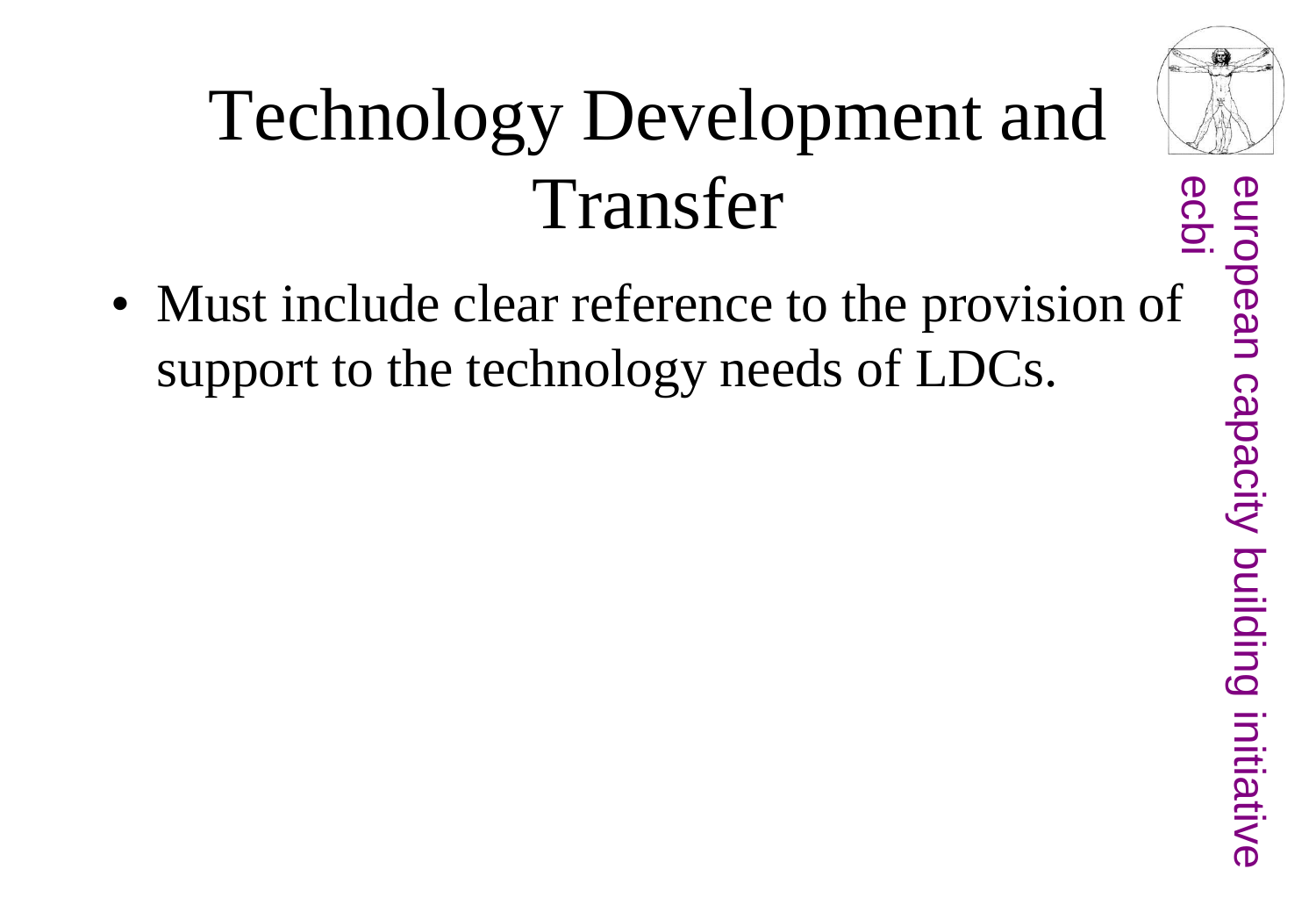

#### Capacity Building

- Enhancement of the Capacity Building activities throughout the agreement;
- Establishment of a coordination mechanism to serve the agreement.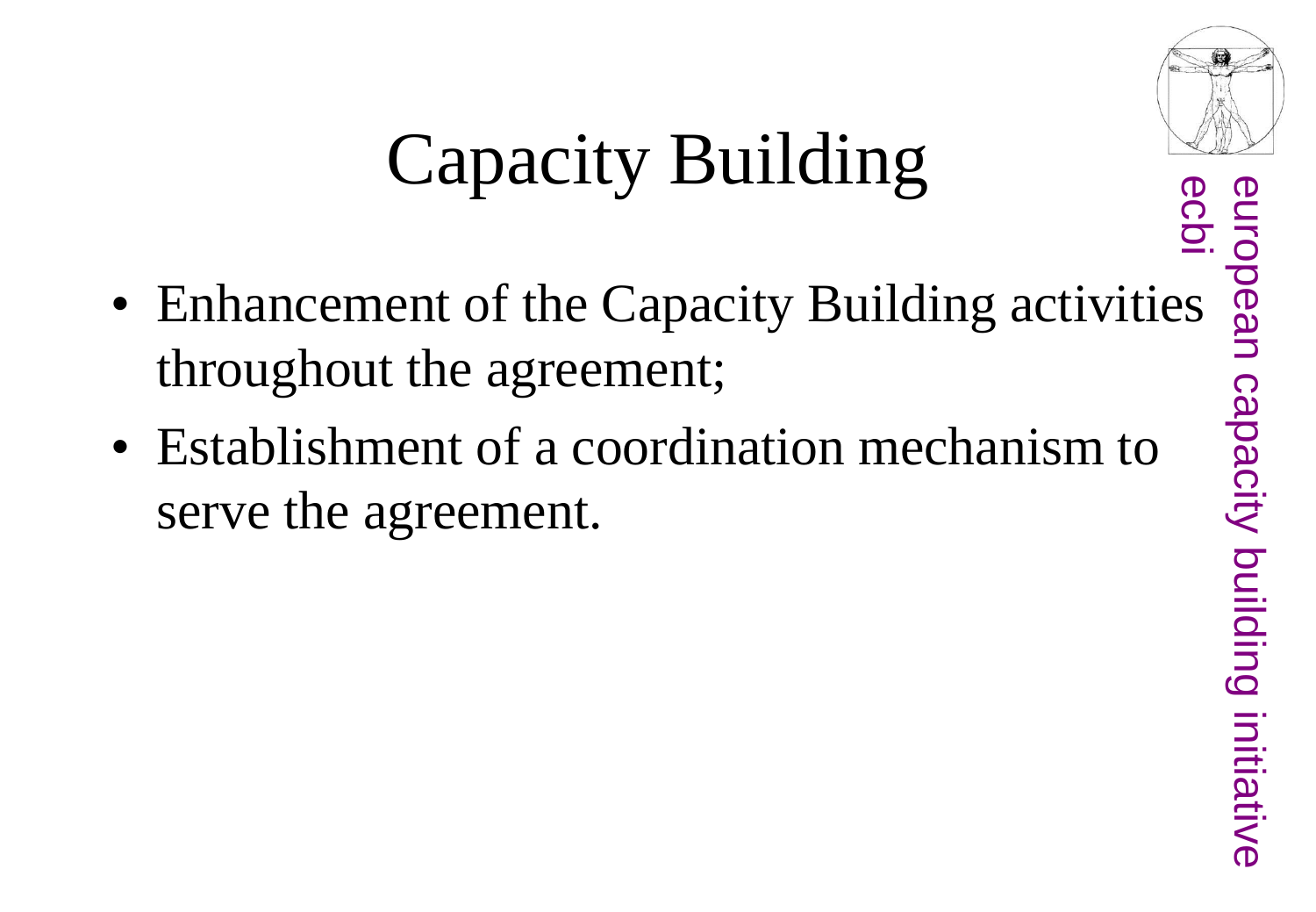## Transparency of Action and Support

- This applies to both action and support;
- This is how we build confidence in the system;
- Must be applied to Mitigation and Support, not necessarily for adaptation.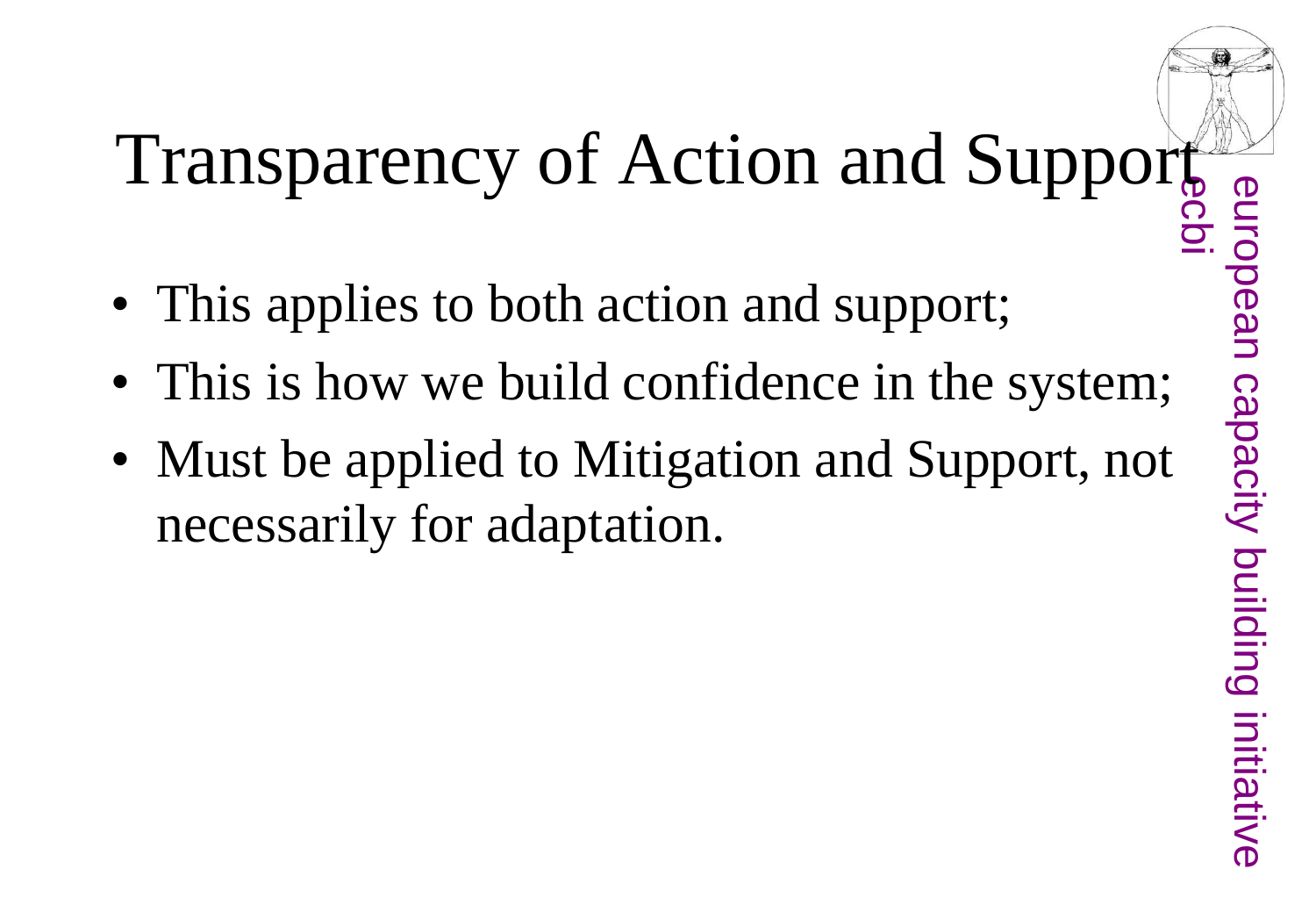#### Global Stocstake

- Ex-Post review of implementation (5 years)
- Critical to ensure ambition progression and no back sliding
- Fundamental to a durable agreement.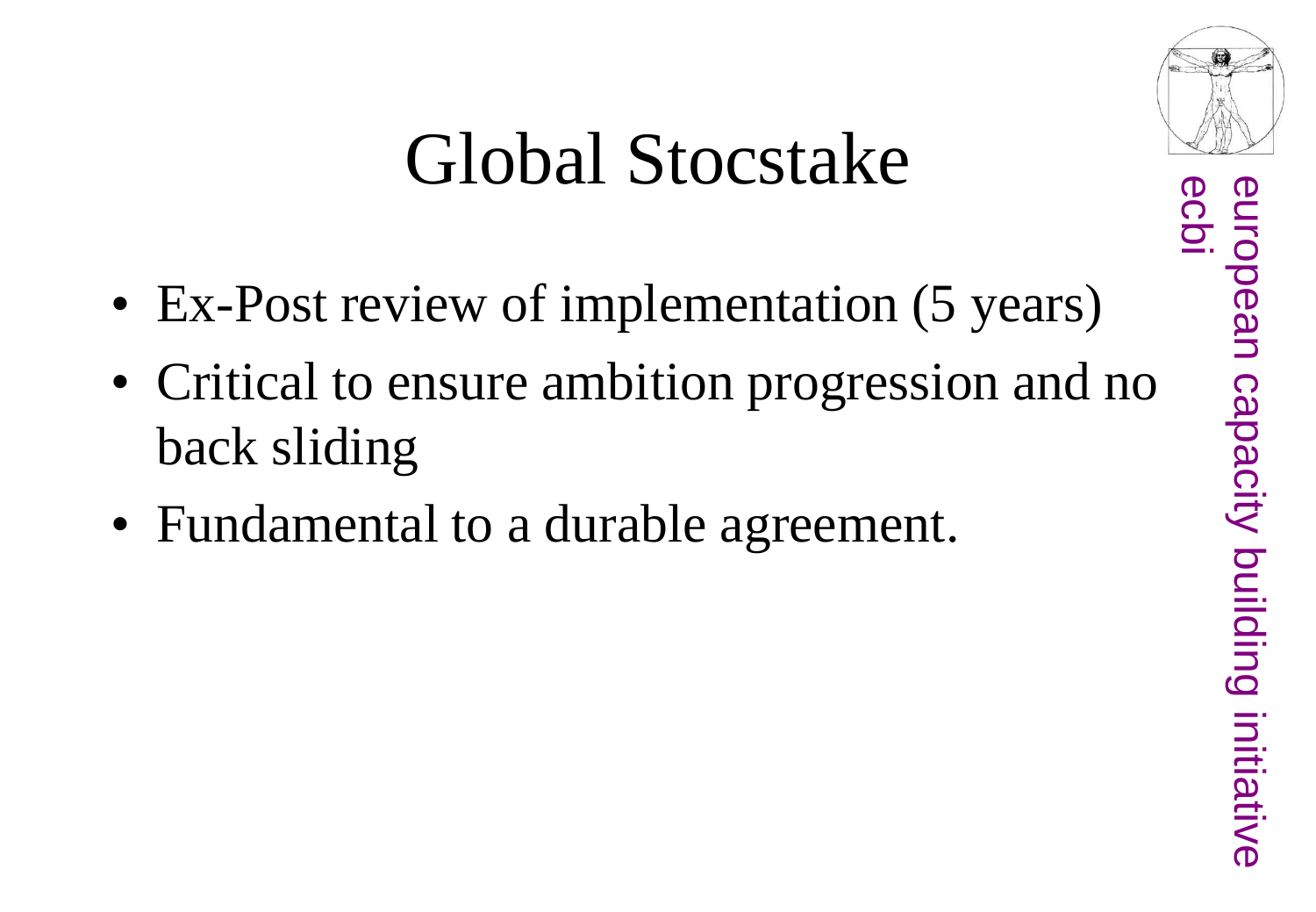#### Facilitation of Implementation and Compliance

- Establishment of a compliance mechanism;
- Facilitative as well as enforcement functions.